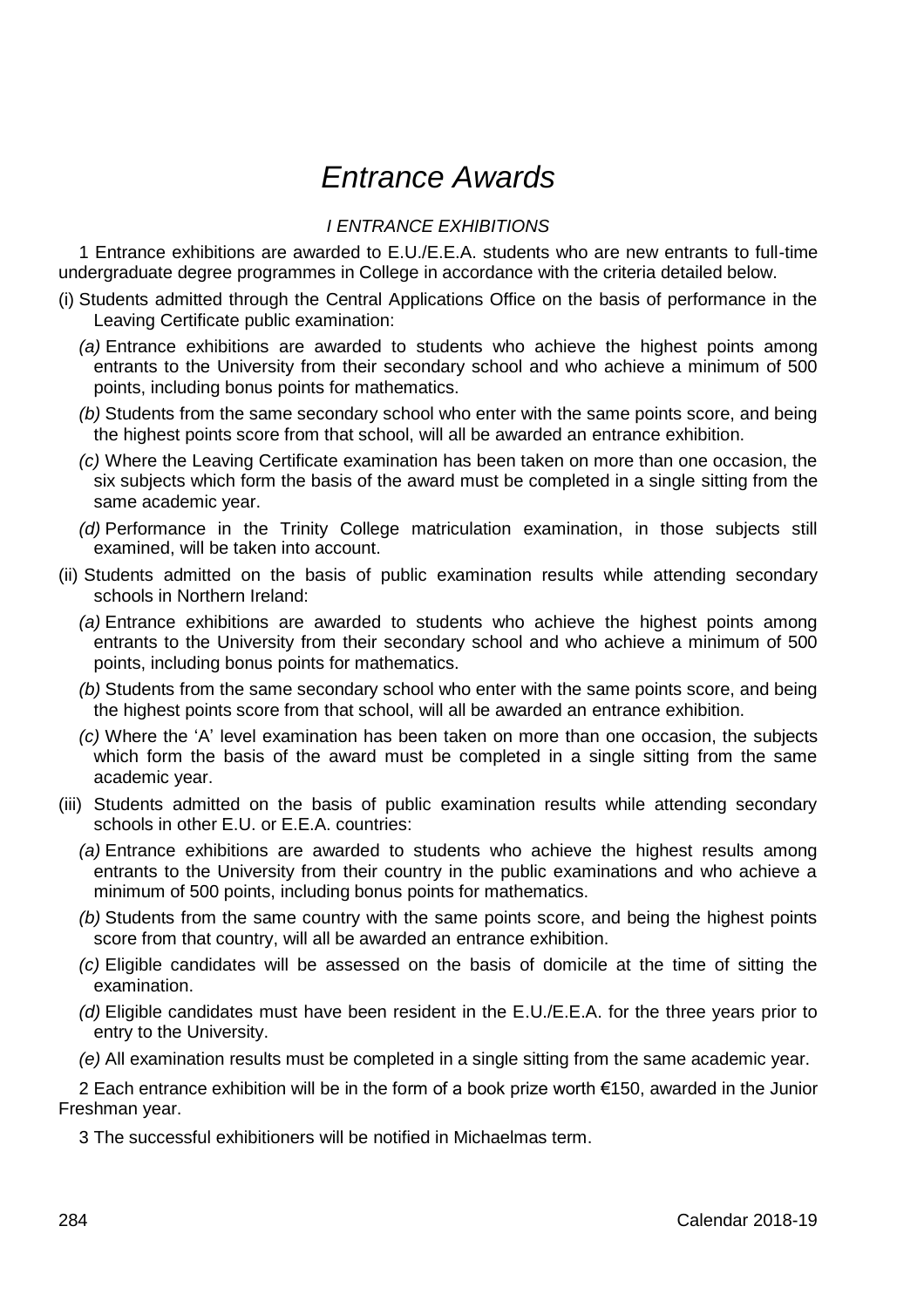4 The entrance exhibitions are payable from the following funds, subject to the limitations here shown:

| Fund    | Limitation                                           |
|---------|------------------------------------------------------|
| Dagg    | Highest performance in history in public examination |
| French  | One female student from Howell's School, Denbeigh    |
|         | One male student from Shrewsbury School              |
| Harris  | None                                                 |
| Kidd    | None                                                 |
| Wilkins | None as to subject, but only for women               |

## THOMAS SIDNEY CHARLES DAGG EXHIBITION

This exhibition was founded in 1967 by a bequest from Thomas Sidney Charles Dagg. The entrance exhibitioner with the highest performance in history shall be called the Thomas Sidney Charles Dagg exhibitioner.

#### EDWARD JOHN FRENCH EXHIBITIONS

These exhibitions were founded in 1931 by a bequest from Edward John French. Two exhibitions are offered annually, one to a female student and the other to a male student from Shrewsbury School. A candidate must have been a pupil at this school for at least one year, and must have studied either history or classics or modern languages or natural sciences to an advanced level.

Candidates, who must be recommended by the headmaster or headmistress of Shrewsbury, must apply in writing, stating their qualifications, to the Senior Lecturer not later than 1 September in the year in which they propose to enter the College. Awards will be made by the Board on the recommendation of a committee consisting of the Registrar, the Senior Lecturer and the Senior Tutor. Awards are subject to sufficient merit being shown. Preference will be given to candidates whose home residence is in Ireland. Value, €254 each exhibition.

## WALTER WORMSER HARRIS PRIZE

This prize was founded in 1941 by a bequest from W.W. Harris.

#### JAMES PATRICK KIDD EXHIBITION

This exhibition was founded in 1887 by a bequest from Mary Lang Kidd.

#### CHARLES WILKINS MEMORIAL PRIZE

This prize was founded in 1879 by subscription in memory of Charles James Wilkins, Scholar 1877.

#### *II OTHER AWARDS OFFERED AT ENTRANCE*

#### **SIZARSHIPS**

Sizars are entrance exhibitioners of limited means who have their Commons free. The awards of sizarship are announced at the same time as the awards of exhibitions. The period of tenure of sizarship commences from the day on which the award is announced in Michaelmas term. Persons wishing to be considered for the award of sizarship should send to the [Academic](https://www.tcd.ie/academicregistry/)  [Registry,](https://www.tcd.ie/academicregistry/) on or before 1 October in their year of entry, a statement on the prescribed form showing that they are qualified on the ground of limited means. Only those persons whose public examination results meet the criteria for the award of entrance exhibition will be considered. Sizarships are tenable, provided there is no significant change in a holder's means, until the end of the year (Senior Freshman or Junior Sophister) in which the foundation scholarship examination in the holder's subject is designed to take place.

Sizars who have to repeat a year or otherwise fail to make satisfactory progress forfeit their award and the same penalty may be inflicted for any grave violation of College discipline.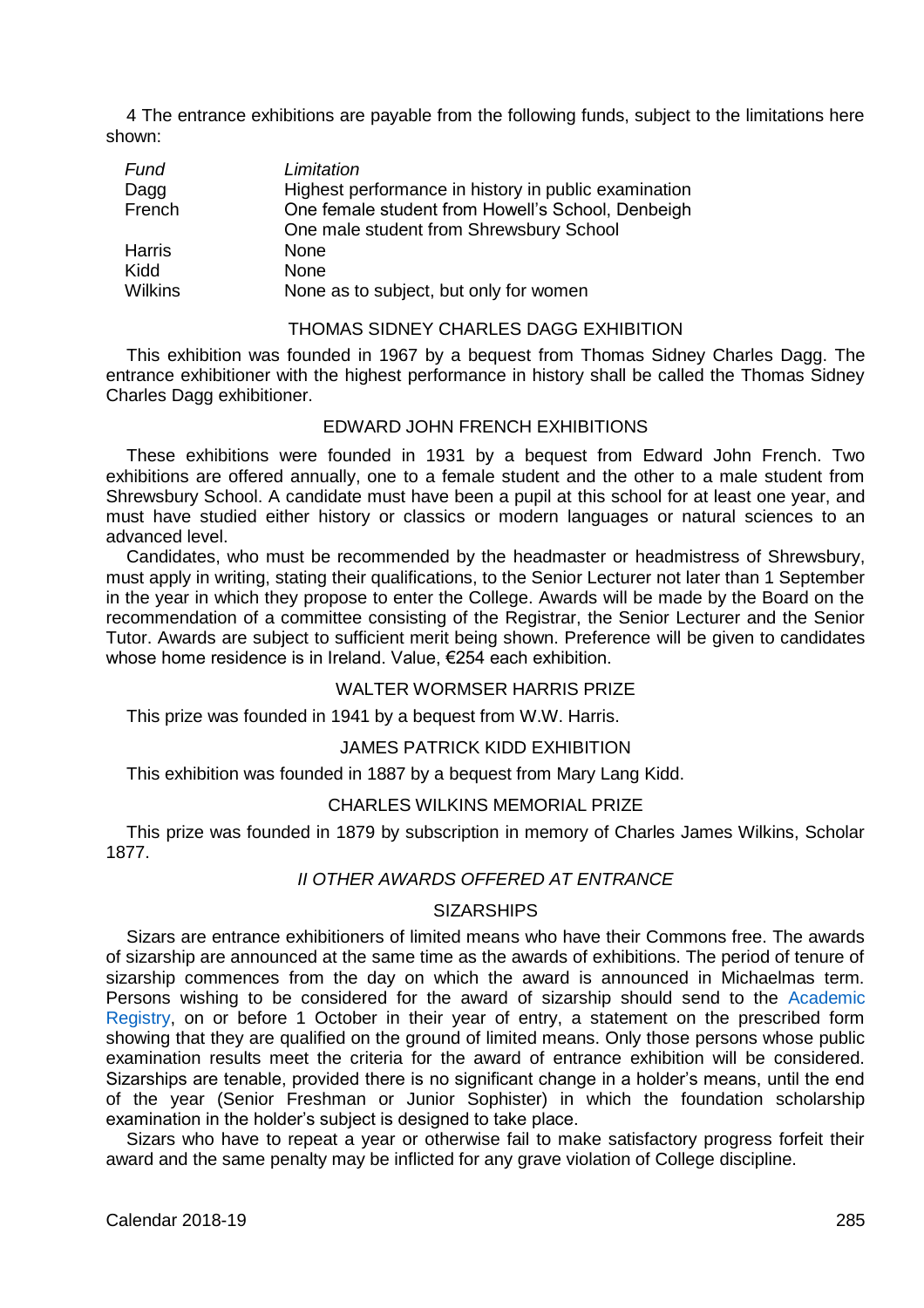*The following exhibitions and prizes are awarded to qualified candidates subject to the condition that sufficient merit is shown. To qualify for an award candidates must place their names on the College books. Students holding awards tenable for two years who fail to make satisfactory progress or do not keep their names on the College books forfeit their award, and the same penalty may be inflicted for any grave violation of College discipline.*

#### ABBEY PRIZE

This prize is awarded annually to a new entrant who does not obtain an entrance exhibition. Preference is given to a son or daughter of an old boy of the Abbey School, Tipperary. A student who claims to be qualified under this latter clause must apply to the Senior Lecturer on or before 1 October in the year of entry and provide the necessary evidence. If there is no such student, preference is given to students from schools in Munster and Connacht. The basis of the award is achievement in the public examinations as defined in section I. Value, €635.

## ANNIE ANDERSON MEMORIAL PRIZE

This prize was founded in 1926 by subscription in memory of Mrs William Anderson. The interest from the benefaction is divided into four equal parts. These parts are awarded annually on the basis of the Irish Leaving Certificate examination results to four of five pupils of Mount Temple Comprehensive School (which incorporates the former Mountjoy School) entering Trinity College who obtain the highest results in the examination. Only those who have been pupils of Mount Temple Comprehensive School for at least two years are eligible to compete. Value of each part, €191.

#### WILLIAM ANDERSON EXHIBITION

This exhibition was founded in 1941 by subscription to mark appreciation of the work of William Anderson as headmaster of Mountjoy School (1896-1939). It is awarded annually on the basis of the Irish Leaving Certificate examination results to one of the five pupils of Mount Temple Comprehensive School (which incorporates the former Mountjoy School) who enters Trinity College and who obtains the highest results in the examination. Only those who have been pupils of Mount Temple Comprehensive School for at least two years are eligible to compete. Value, €191.

#### BIGGS MEMORIAL PRIZE

This prize was founded in 1905 by subscription in memory of Richard Biggs. It is awarded annually on the basis of public examination results as defined in section I, to the person who achieves the best results of those who have been pupils for at least one year at Chesterfield School, Birr (or such other school at Birr as may take its place), or at Portora Royal School. Value, €1,016.

## HASLETT MEMORIAL EXHIBITION

This exhibition was founded in 1907 by subscription in memory of William Woods Haslett. It is awarded annually to the person entering Trinity College with the best Irish Leaving Certificate examination results from St Andrew's College, Dublin and who has been for the two preceding years a pupil at that school. Application for this prize should be made to the Headmaster, St Andrew's College. Value, €500.

### ISABELLA MULVANY EXHIBITION

This exhibition was founded in 1928 by subscription by the pupils and friends of Isabella Mulvany, to mark their appreciation of her labours on behalf of higher education, and particularly of her work as headmistress of Alexandra School (1881-1927). It is awarded annually to the person with the best public examination results as defined in section I who has also spent at least two years between the ages of 12 and 16 at Alexandra School, Dublin. Evidence of such